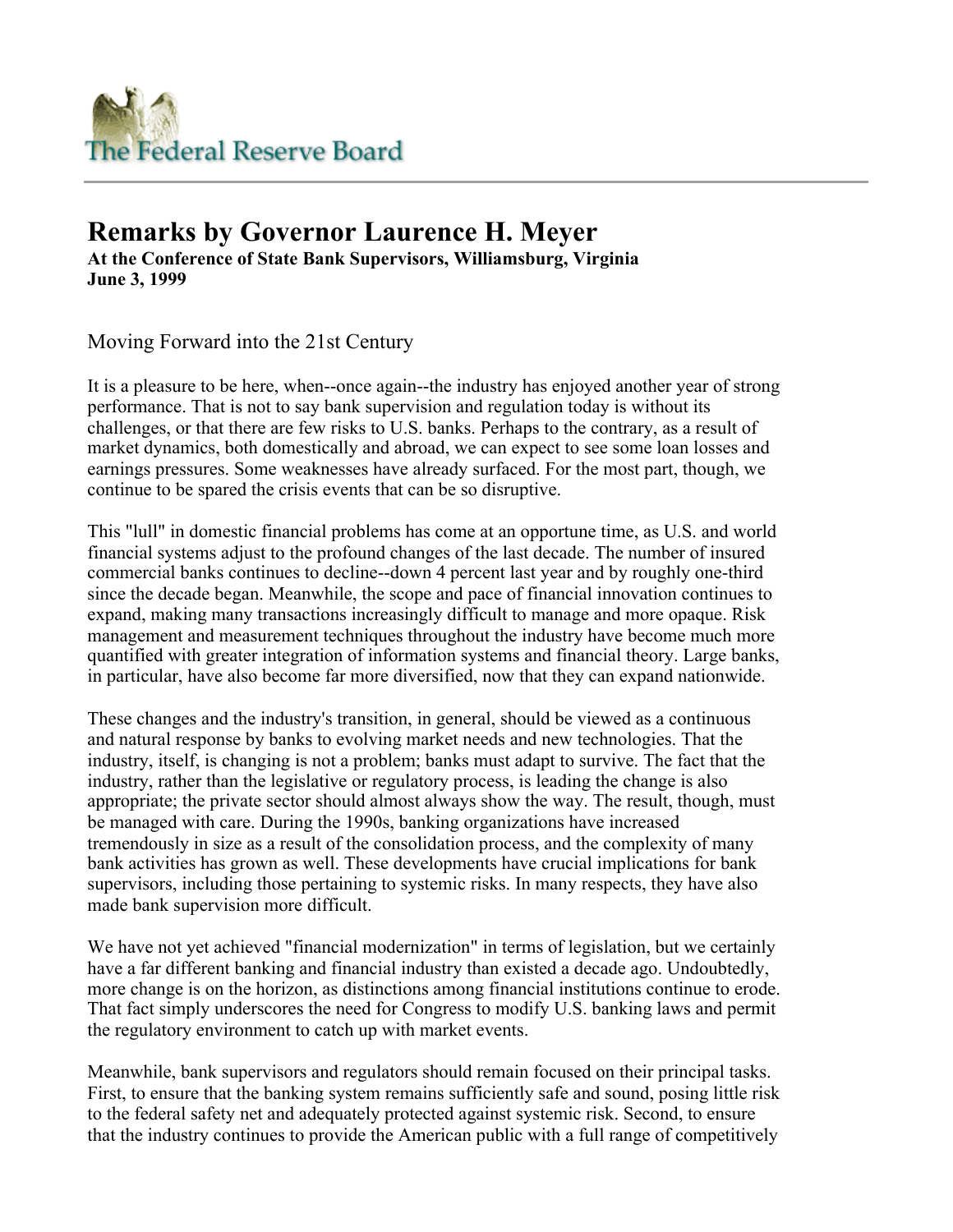priced banking services and conforms to legislative standards of competitiveness. Perhaps more than before, achieving these goals requires us to adapt our practices to changing circumstances within the banking industry and to take full advantage of the technologies that exist.

Clearly, as the industry has changed, so has bank supervision. As banks expanded nationwide, state and federal supervisors worked together, producing the interstate supervisory protocol that provides a more seamless oversight process for state chartered banks. As banks grew larger and more complex, we focused more on risk management practices and controls and less on a bank's condition at a point in time. We also became more risk focused in our overall supervisory approach, emphasizing those activities that presented the greatest risks. As financial innovation and capital arbitrage took hold, we also became more aware of the need to update regulatory capital standards and to make greater use of market discipline.

We are pursuing our objectives both domestically among ourselves and abroad through the Basel Committee on Bank Supervision, under the auspices of the Bank for International Settlements in Basel, Switzerland. We are designing a way forward, building upon the "three pillars" approach outlined in a consultative document released today by the Basel Supervisors Committee, a subject I will return to in a moment. This approach encompasses (1) a strong, risk-sensitive regulatory capital standard; (2) an active supervisory program; and (3) improved bank disclosures that allow the marketplace to evaluate an institution's risk posture and to reward or discipline it appropriately.

In my remarks today, I would like to address many of these and other points, with particular emphasis on the supervisory process and how we at the Federal Reserve are adapting to change. At the outset, I would emphasize that bank supervision is, by its nature, a dynamic process. Our practices must constantly improve or they will become quickly outdated. Supervisors must also be flexible, both in their application of supervisory techniques to banks and in their expectations regarding what practices individual banks should follow.

Perhaps more so than any other, the U.S. banking system is highly diverse, with its thousands of small community banks and a small number of increasingly large, highly complex, internationally active institutions accounting for a growing share of total bank assets. Neither a single supervisory approach, nor a single risk management technique will work for all. That need for flexibility and adaptation has been well served by our dual banking system and by the ability of individual states and state chartered banks to innovate.

## **Large and Complex Banking Organizations**

One aspect of supervision that has become more crucial to our oversight process relates to systemic risk and to the activities of our largest banking organizations. A decade ago, for example, the 20 largest U.S. banking organizations held 68 percent of the assets of the 50 largest bank holding companies; now its 82 percent. Then, the 20 largest holding companies held 37 percent of all U.S. commercial bank assets; now that figure has risen to 64 percent.

Those figures conceal, of course, the dramatic increase in the complexity of their activities represented by securitizations and derivative products. The notional value of derivative *and futures* contracts held by U.S. banks now exceeds \$33 *trillion*, nearly five times the level at the end of 1990. Securitizations by U.S. banks, at \$270 billion, have grown as fast and are expanding beyond consumer-based loans, such as credit card and auto loans, to commercial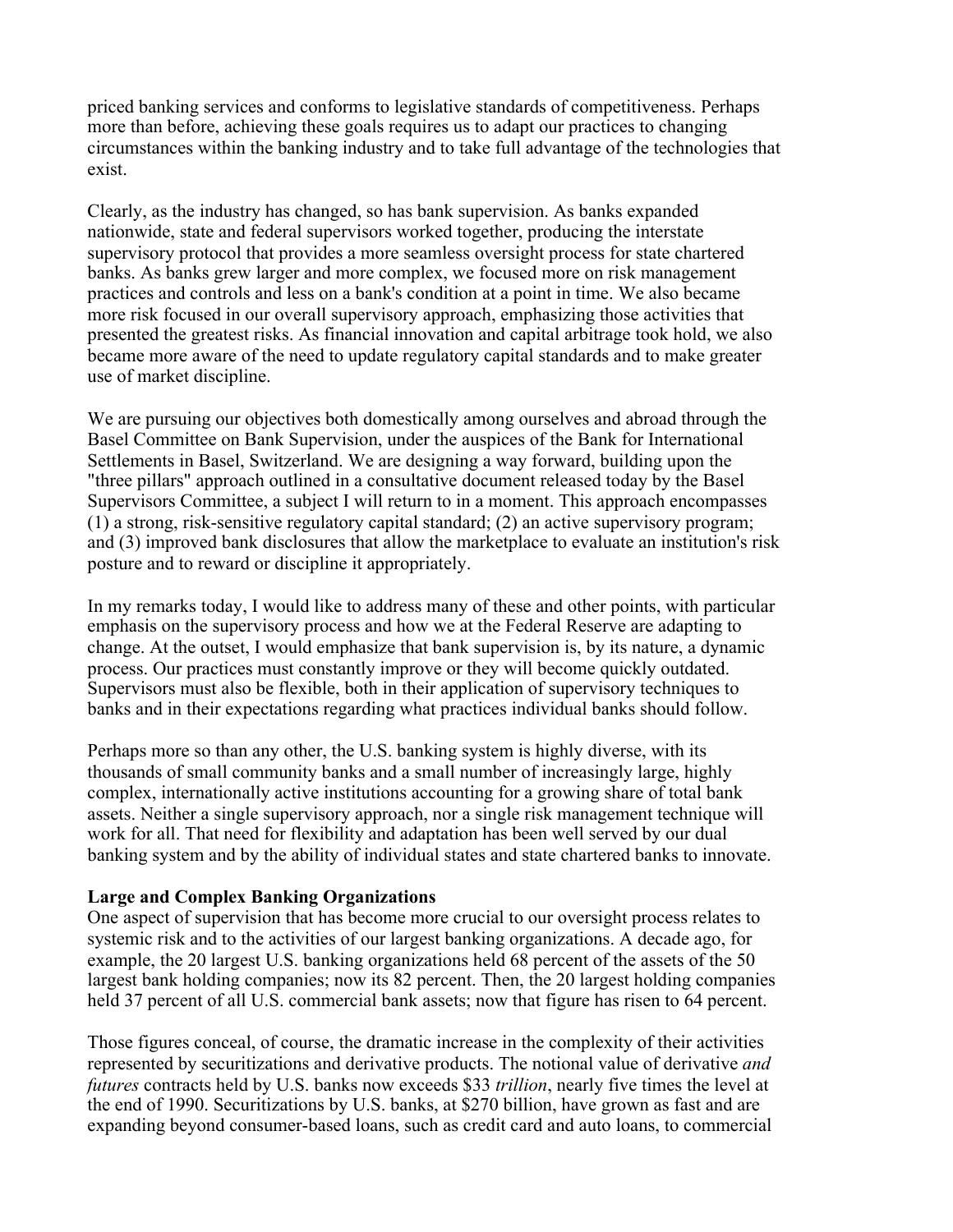credits. Virtually all of these securitization and derivative activities are concentrated among the largest banks. While notional values and amounts securitized say almost nothing about the level of underlying risk to individual banks, they speak strongly to the increased volume and complexity of large bank activities and of the somewhat hidden risks they face. For these organizations, balance sheets and traditional lending have much different meanings from a decade ago.

Last year, the Federal Reserve responded to this trend by sharpening its supervisory focus on a smaller number of large complex banking organizations, both domestic and foreign. We now give increased attention to roughly twenty U.S.-owned and another ten foreignowned banks. Although they are generally the largest institutions we supervise, they warrant the greater attention not only because of their size, but also because of their on-and offbalance sheet activities, their broad range of products and services, their more complex domestic and international oversight structure, and their role in payment and settlement systems. We refer to them as LCBOs, for "large, complex banking organizations."

In supervising these institutions we recognize that each is unique and complex and that it is particularly necessary for our analysts, examiners, and supervisors to understand sound practices within the industry and to compare activities and risk management techniques among institutions. Accordingly, we are taking a "portfolio" approach, whereby we evaluate practices across institutions where we find similar business lines, characteristics, and risk profiles. This approach fosters more informed and consistent supervision among institutions and provides supervisory staff with greater opportunities to identify and promote sound practices. It also accommodates more readily the development and coordination of staff expertise throughout the Federal Reserve System.

The Federal Reserve's supervisory approach toward LCBOs requires ongoing monitoring, including a formal re-evaluation of an institution's risk profile and a quarterly update of our supervisory plan. This periodic assessment is based, in part, on internal management reports, internal and external audit reports, and publicly available information. Since these organizations typically conduct a broad range of regulated activities, supervisory staff must also frequently communicate and coordinate their own activities with those of other bank and nonbank regulators.

Management of this oversight process rests with a senior staff member designated as CPC, or "central point of contact." That individual, in turn, coordinates virtually all interaction between the Federal Reserve and the institution, and directs an identified team of examination and supervisory staff having specialized skills tailored to the unique profile of the institution. This structure, combined with the ability of the CPC to draw upon additional staff throughout the Federal Reserve System, should promote greater understanding of an institution's business and risk management process, while reducing our level of intrusion.

Indeed, a necessary aspect of our supervisory review is maintaining a steady flow of relevant information about an institution's exposures and risk management system in order to reduce the time-consuming and burdensome discovery process often associated with traditional examination and oversight techniques. Periodic review of management reports should not only enhance our knowledge of specific exposures and events, but also provide insights into a bank's control process and about what information management deems important. In some cases, it may be most convenient to us and to the bank if we have direct access, on-line, to management information. Indeed, that is the case now for a couple of our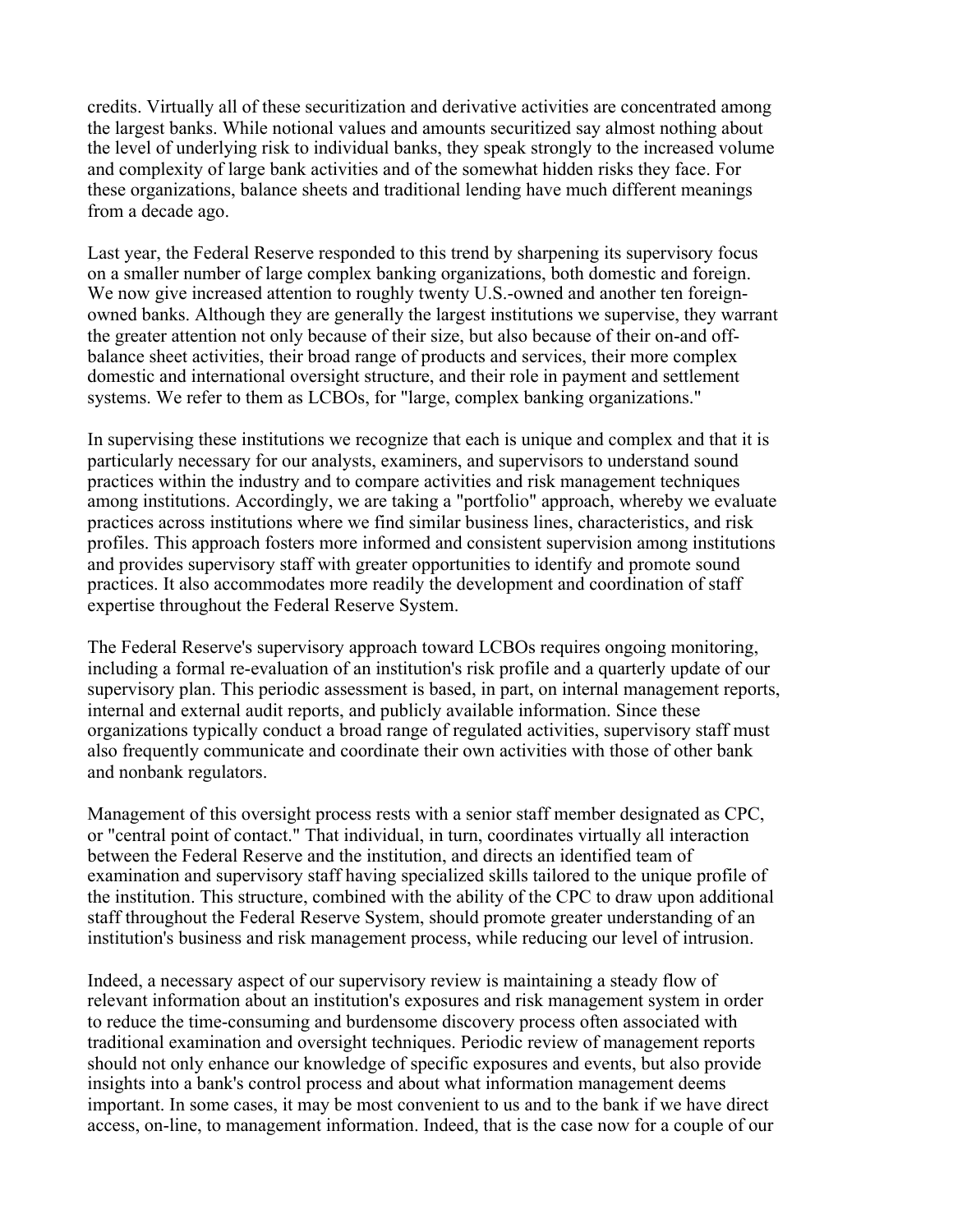largest institutions, particularly with respect to the internal audit process.

Effective supervision of an LCBO requires a supervisory plan that is tailored to the institution's current risk profile and organizational and operational structure and that considers the activities of other supervisors--highlighting, once again, the need for communication and coordination. The plan should address the major risks (e.g., credit risk, market risk, and so forth) and should employ follow-up actions ranging from off-site analysis and meetings with management, to targeted or full-scope examinations. CPCs should also structure the plan to achieve the proper balance of review of risk management practices and transaction testing, the latter relying typically on statistically sound sampling techniques.

Information sharing and coordination with other supervisors are key elements of the program and are essential to successful supervision of these large institutions. For this purpose, the Federal Reserve will continue to enhance its base of information technology and extend its resources to other supervisors. Many of you are already aware of an information system we are developing called the Banking Organization National Desktop, or "BOND." When introduced next year, that system should provide supervisors with both public and confidential information about an institution in a highly user-friendly way. The system should prove particularly helpful in monitoring and evaluating conditions at the largest institutions.

For the system to be useful, though, it needs to be used--and to be fed the information people want. These requirements, in turn, require a high degree of security, so that individuals can take comfort that information they put into the system is not misused or misdirected. This aspect of the system has been given great importance and should actually strengthen the level of security surrounding confidential information, while also disseminating necessary information.

In supervising LCBOs, we not only expect more of ourselves, we also have higher standards for the institutions. A fundamental tenet of supervision is that the nature of a bank's risk management process must be consistent with the level of underlying risk. More sophistication is necessary as transaction volume and complexity rise.

## **Credit Risk and Capital**

Our higher expectations in the level of management skills and sophistication at larger banks will also become more apparent in the years ahead in terms of capital standards. Much has been said recently in supervisory statements and industry publications about the need to revise the 1988 Basel Capital Accord and to improve, more generally, the credit risk management of banks. Credit risk has always been the dominant risk in banking, yet it remains crudely measured. This lack of quantitatively rigorous risk measurement within the industry explains why we developed the current Accord as we did.

The trouble is that measuring credit risk is hard. Experienced bankers and examiners can usually distinguish a good loan from a bad one, but quantifying the level of risk on a portfolio basis and bank-wide is quite a different matter. Much attention has been devoted to the exercise within the industry and among bank supervisors, but no solution is at hand. Best practice banks and early research at the Federal Reserve suggest that significant strides are being made in credit risk management, but the industry and regulators still have a long way to go. It is--and should be--the highest priority for the industry and the supervisors.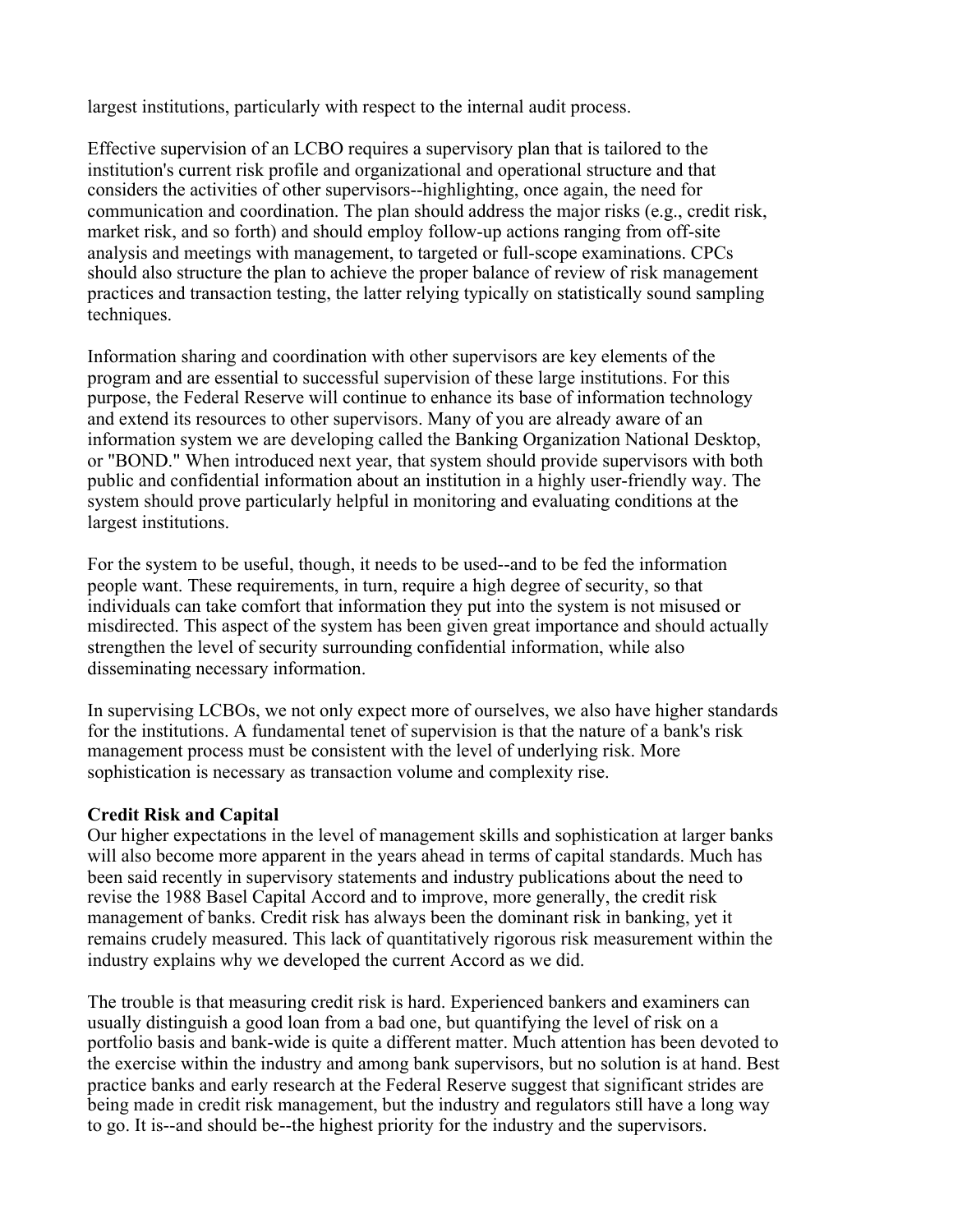Last year, as you may recall, the United States and the other countries represented on the Basel Supervisors Committee adopted new capital requirements for trading activities that are based on a bank's internal measure of "value at risk." That regulatory amendment represented an important shift in regulatory thinking and a greater willingness by the regulatory community to build on risk management practices of banks. With market risk, though, the basic elements of the "value-at-risk" measure were relatively well established, although most institutions still needed to strengthen certain aspects of their calculations and management processes.

In that exercise, the necessary data for identifying current trading positions and measuring the historical volatility of their market values were also generally available. The mark-tomarket process and short horizon of daily trading also helped greatly in evaluating the effectiveness and overall "accuracy" of the market risk models.

None of these crucial elements exists today for measuring credit risk, and industry practice has not yet converged around a particular measure of credit risk, or even a conceptual definition of credit loss. Some models, for example, identify a loss only when a borrower defaults, largely reflecting the view that the bank will hold the asset until it matures. If the model forecasts a default during the relevant time horizon, it then calculates an expected loss, or "loss rate, given default." Other models take more of a mark-to-market approach, recognizing the gains or losses in the economic value of a loan portfolio resulting not only from defaults or expected defaults, but also from changes in the credit quality of a borrower or from different market and economic conditions.

As you can sense, model structures and assumptions become crucial. Moreover, the fundamental input--a borrower's credit risk rating--can be highly subjective and is largely determined internally within the bank. Some borrowers have public debt ratings from recognized rating agencies, but most do not. Even a public rating needs to be translated into the rating schedule of each bank. This lack of credit risk data is a serious weakness, with even large banks lacking enough historical default experience for a given borrower type to determine appropriate capital charges without substantial judgmental input.

The subjective and variable quality of risk ratings, lack of historical data, and the long time horizon before answers are known about a portfolio's underlying strength make validating credit risk models a difficult task. If more risk-sensitive models are to be used for regulatory capital standards, these differences become more important because they can have material effects on competition and on the safety and soundness of banks, both domestically and abroad.

Moreover, unlike trading activities, where the related capital requirements represent a small part of the total, credit risk counts. We need to get this measure right for obvious reasons. "Getting it right" means also providing the proper risk management incentives to banks.

Far more needs to be done in measuring and managing credit risk than has been done so far by U.S. and foreign banks. As I noted, much progress has been made in recent years, make no mistake. But much more progress is necessary before most large banks, themselves, can gain a solid grasp on their risk exposures for risk management purposes, let alone before supervisors will be able to substantially revise the Capital Accord.

In recent months Federal Reserve staff visited a number of large money center banks to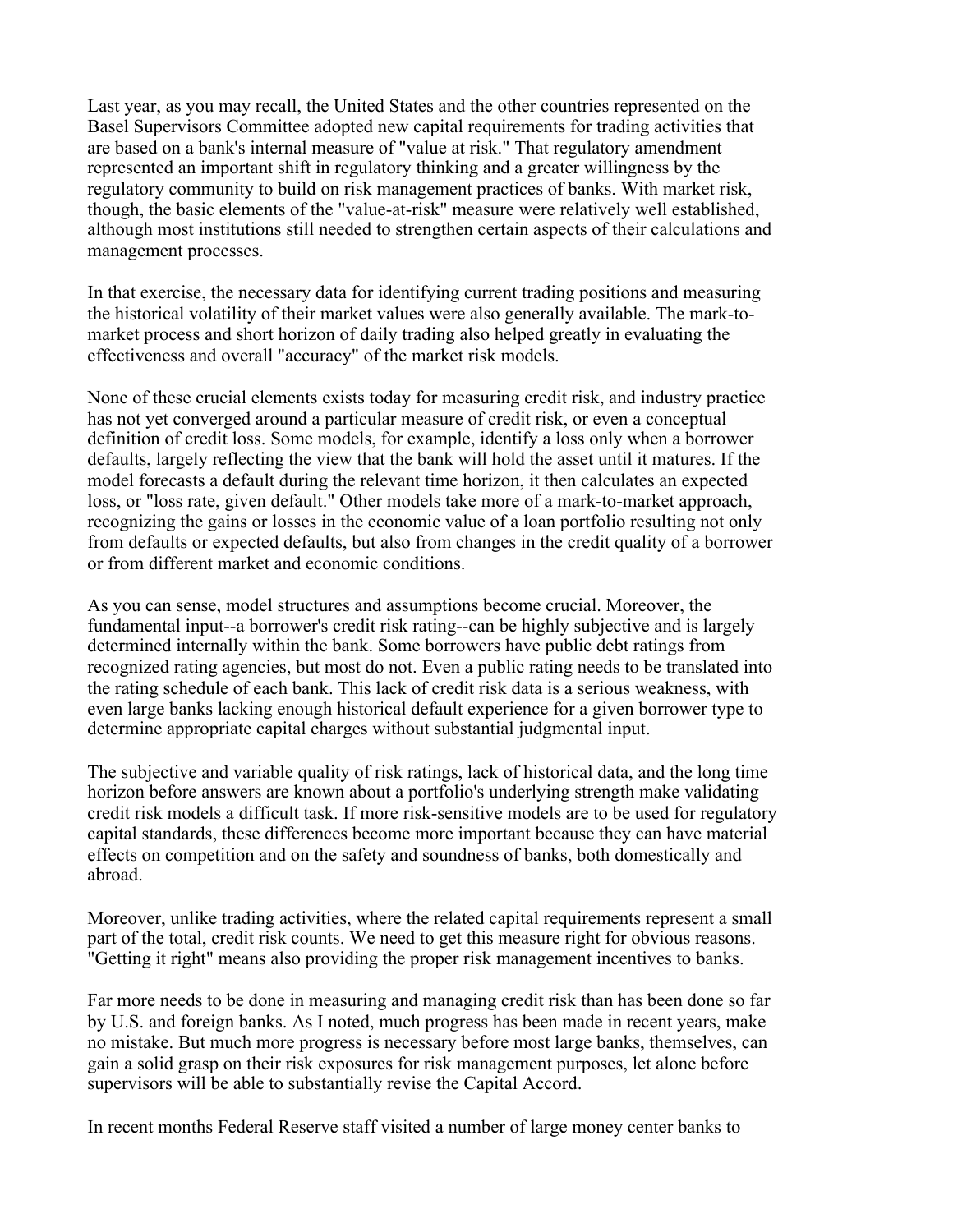understand better what role credit risk models perform now in senior management's internal assessments of the institution's capital adequacy. While, again, progress is being made, the results were somewhat disappointing. Nearly all institutions indicated that in their own internal reviews, they focused largely on factors such as their targeted external credit rating and their regulatory risk-based capital ratios relative to those of their primary competitors. If these figures were in line, they generally viewed their capital as adequate. Although the targeted and actual ratios were significantly above regulatory minimums, these responses were disappointing, indeed.

It should be noted that a key ingredient in rating agency evaluations of bank capital is the risk-based capital ratio. While we regulators are flattered by the use of our capital standard for internal and marketplace analysis, we must emphasize that the well-known shortcomings of the standard make it an inappropriate tool for many internal and market purposes. We expect institutions to be *ahead* of regulators in this analysis, not the other way around.

Where models are available, generally pertaining to commercial credits, they are used principally in setting concentration and exposure limits, pricing, and evaluating performance on a risk/return basis. Important uses, for sure, but in no case did management indicate their risk measures offered a significant input to evaluating the institution's overall capital adequacy.

This assessment is not intended to be pessimistic. I believe significant progress can be made if sufficient attention and resources are devoted to the effort, and if the industry is given the right incentives to make it work. Supervisors can provide some of the incentives--both the carrot of an improved capital standard and a better risk management process, and the stick that management will be judged, in part, by its ability to quantify risk. In large part, virtue can also be its own reward. Banks that effectively measure and manage risk will make and price credit better.

#### *New Capital Proposal*

As I mentioned earlier, the Basel Committee on Banking Supervision has now released its long awaited consultative report on revisions to the 1988 Basel Capital Accord. For the largest institutions, the Accord has increasingly been weakened by the changes that have occurred in financial markets. Most importantly banks here and abroad have been engaging in capital arbitrage techniques designed to move their higher quality, lower-risk assets to securities markets, sometimes reducing their capital charges on *these* assets more than proportional to the retained risk positions. In addition, the remaining higher-credit risk assets have the same *regulatory* capital charges as the lower-risk assets that have been securitized, changing the meaning of the resultant capital ratio. For these and other reasons, the 1988 Accord has become increasingly undermined and the risk-weighted capital ratios have become more difficult to interpret.

Modifying the Accord is an incredibly complex and difficult procedure, not only because it must be negotiated among 12 nations and affect the policies of many more, but also because the issues are so difficult. As I noted, the underlying approach has three equally important legs, all of which reflect efforts to respond to the evolving changes in financial markets. The first leg is modification of the capital Accord *per se*, especially for the large complex banking organizations, the most important of which will be to change the risk-weighting scheme on portfolio assets. The framework calls for moving from a four-weight scheme- with most of the assets at one weight regardless of risk--to multiple and more sensitive risk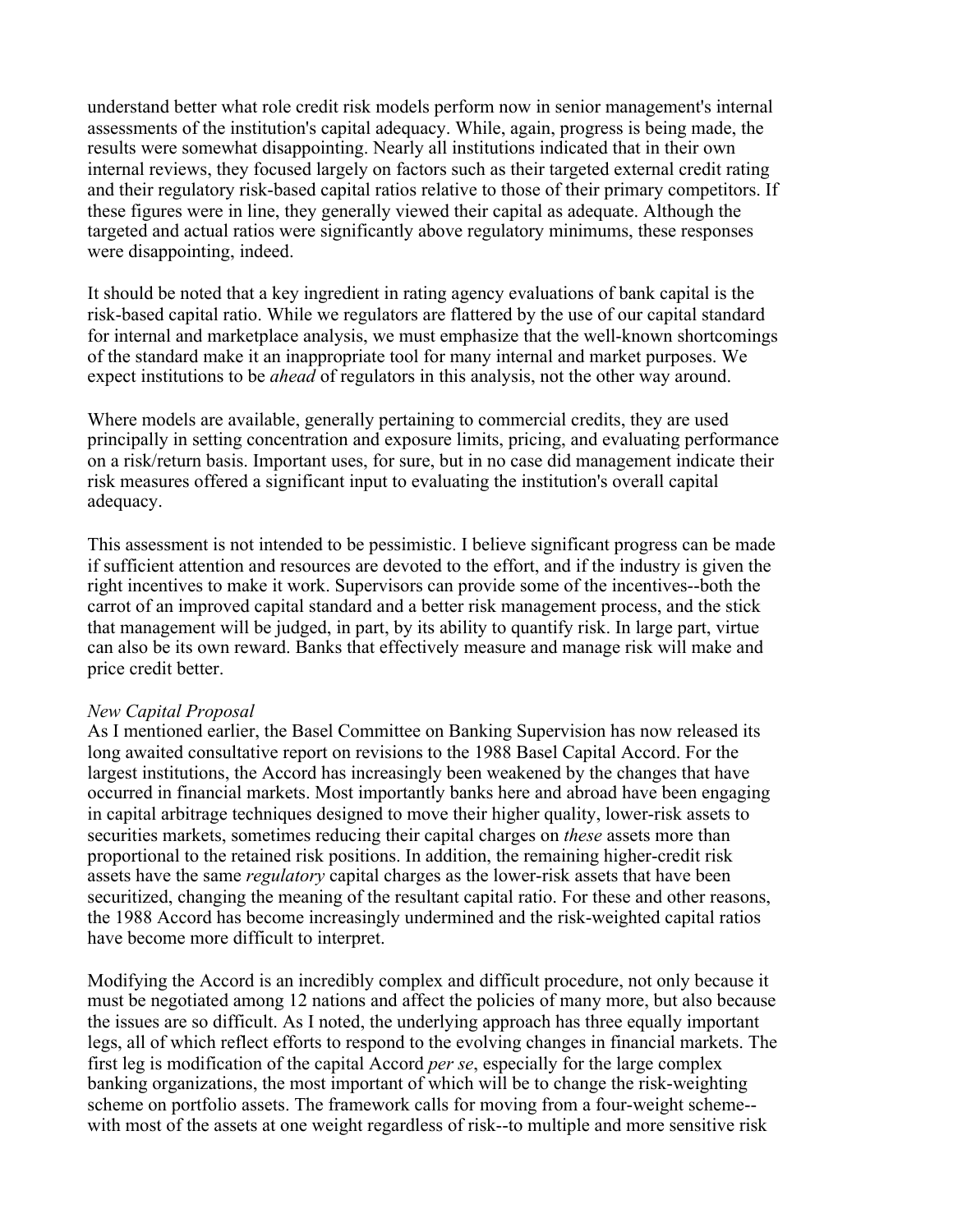weights and also includes steps to curtail loopholes dealing with securitization transactions. The risk weights, in turn, would be based perhaps on one or a combination of techniques: external ratings, internal management risk ratings, and/or bank-specific formal risk models. Please note that in each of these, the process is leveraging off the market's risk evaluation, including what the bank management applies for its own purposes. Consistency and improvement in bank risk management is thus a prerequisite to improved, and more rational, capital regulation.

The second leg is increased market discipline. Market discipline, of course, can occur only to the extent that the banks make information available to creditors and counterparties that have the ability to respond to that information. Thus, the consultative document contemplates more transparency about bank risk-taking and controls so that creditors and counterparties can decide more rationally about *their* required compensation for the risk of dealing with that bank. Of course, the objective is to create the incentives for more rational and efficient risk taking by the bank.

The final leg is supervisory review of the capital adequacy of the banking organization. The purpose is twofold: first, to ensure that a bank's capital position is consistent with its overall risk profile and strategy and, second, to encourage early supervisory intervention. The purpose of this review is to provide supervisory comfort that each bank's internal process for assessing its capital adequacy, and that each bank's actual capital levels, are consistent with the scale and complexity of its risk taking activities. In some cases, these reviews may well result in requiring *individual* banks to hold more capital than the minimum regulatory standard.

As we think about capital standards for the years ahead, it seems appropriate to consider a more bifurcated approach: one standard for large, complex institutions; another for most other banks. That direction seems especially necessary if we do pursue a more sophisticated, risk sensitive measure of credit risk to capture developments and techniques at the larger and more complex banking organizations. My sense is that greater complexity would be unnecessary for community banks, where a simpler, less burdensome approach may be quite satisfactory for supervisory purposes for most banks. Nevertheless, all banks should take to heart the message the Federal Reserve and other supervisors are sending about the need for stronger practices for evaluating credit risk.

#### *Loan Loss Reserves*

On the topic of capital, I would like to say a few words about loan loss reserves and the interaction of the Federal Reserve and other federal banking agencies with the Securities and Exchange Commission. In recent months, as you know, the Commission has devoted increased attention to practices of large U.S. banks in setting their level of loan loss reserves. The issue surfaced last fall, when SunTrust was required to reduce its reserves and revise previous financial statements. Since then, several other institutions have been asked to explain their reserve practices to staff of the SEC.

As supervisor of these holding companies, the Federal Reserve has been actively involved in this matter from the outset and has urged the Commission to work with us, with the institutions, and with the other banking agencies toward a satisfactory resolution. Obviously, this means reconciling different perspectives on this issue. For example, in light of increased volatility and banking risks in recent years, the banking industry has appropriately maintained robust reserving practices and levels.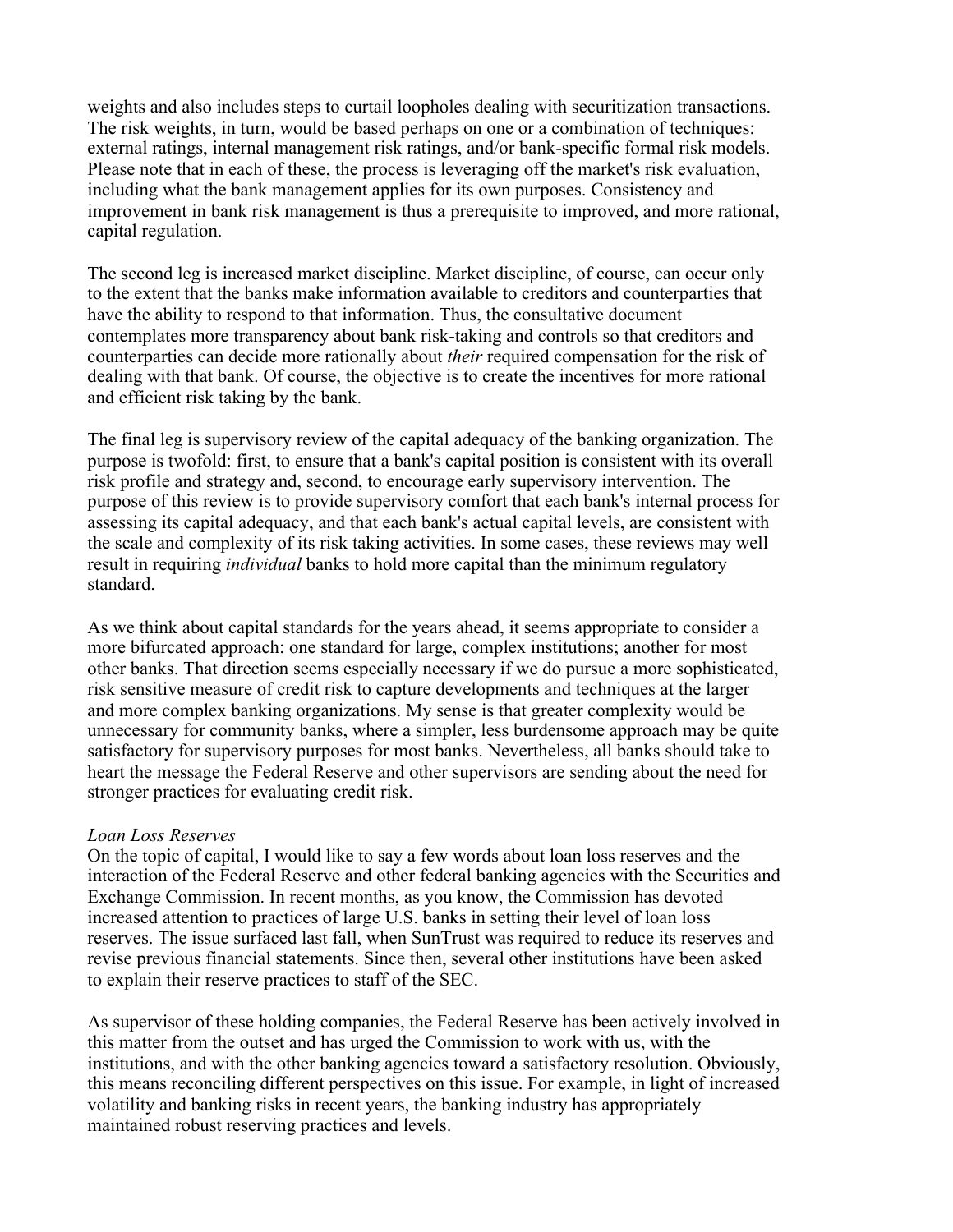From a safety and soundness perspective, the Federal Reserve and other banking regulators have expected institutions to maintain strong loan loss reserves that are conservatively measured. In carrying out its responsibilities, the SEC has emphasized the need for financial statements and reported earnings to be transparent and, therefore, for allowances to be adequate but not excessive. Enhanced transparency has also been a critical objective of bank regulators, both domestically and internationally.

Last week, press reports characterized the Fed's position as being different from that of other federal banking agencies. That is not true. The main point of contention between the banking agencies and the SEC appears to be whether the recent guidance issued by the Financial Accounting Standards Board (FASB) represents a mandate to reduce reserves. The Federal Reserve has worked with the SEC to issue guidance emphasizing that the FASB guidance does *not* mandate any material change and that bank management should feel free to maintain reserves at the high end of a reasonable range.

The Federal Reserve's policy guidance provides background information that is intended to assist institutions and their auditors in understanding the SEC announcement and the FASB article in the broader context of other accounting initiatives and discussions between the SEC and the Federal Reserve on allowance accounting matters. Moreover, our policy letter sends a clear message that the Federal Reserve wants banks to maintain prudent reserving practices and not to over-react as a result of a narrow interpretation of the FASB guidance. The other banking agencies appear less sanguine about the intent of the FASB guidance and have registered protests on Capitol Hill.

The Federal Reserve will continue to work with the SEC and the accounting profession in the months to come in providing further information regarding appropriate documentation and other matters. I understand Richard Spillenkothen, the Federal Reserve's Director of Banking Supervision and Regulation, will also speak to this topic in his comments at lunch.

## **Disclosure and Market Discipline**

Although we disagree with the need for banking organizations to revise previous financial statements, battling the SEC on many of these issues seems not the proper course. They have an obligation to enforce sound reporting and disclosure practices as best they can, and our financial markets have been well served in the process. The U.S. banking industry has its obligations, too, to manage its risks and to tell its story to bank supervisors, the SEC, and the general public. If for no other reason than the fact that banks today *are* so large and complex and have the potential to present such widespread risk, these largest institutions, in particular, should be held to high performance and compliance standards.

As bank supervisors, we should welcome the market's help to identify and assess banking risks and to minimize the risk of moral hazard. One approach the Federal Reserve is exploring would enhance the role of investors in bank or bank holding company subordinated debt. Unlike shareholders, who benefit from any gains from excessive risk, subordinated debt holders have only downside risk. As a result, their incentives are similar to those of supervisors and the bank insurance fund: they lose if the bank defaults but they don't participate in outsized gains.

A difficulty, however, in creating a greater role for subordinated debt is determining how to provide investors with adequate and timely information about a bank's risks and with sufficient leverage to affect management decisions. From the supervisor's perspective,